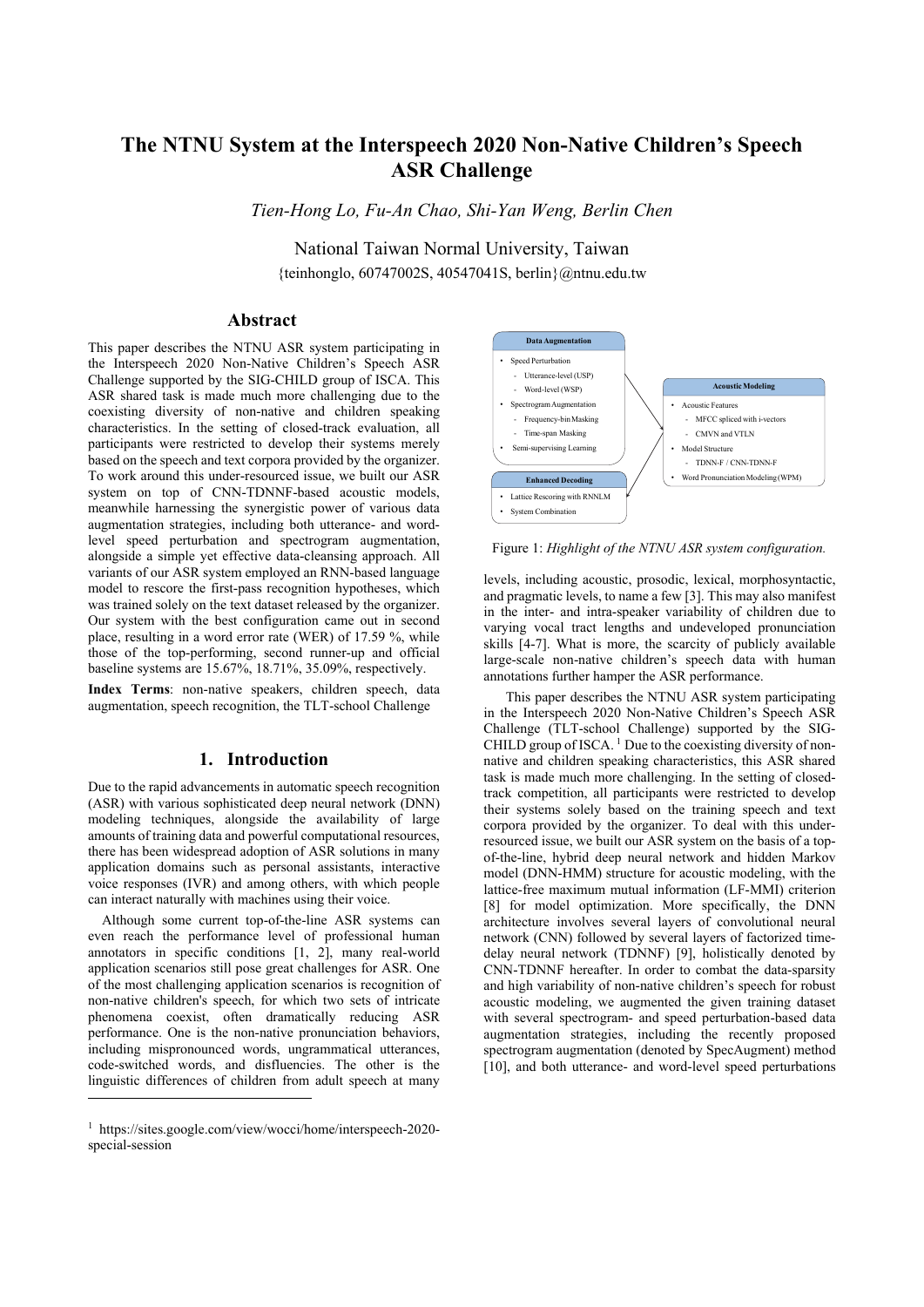[11] in the training phase. Furthermore, inspired by [5], speech feature extraction was conducted with the aid of vocal tract length normalization (VTLN) [12], as well as cepstral mean and variance normalization (CMVN) [13]. Apart from the above, we capitalized on the so-called word pronunciation modeling [14] in place of the conventional pronunciation modeling approach [5]. All variants of our ASR system employed a recurrent neural network (RNN)-based language model (denoted by RNNLM) to rescore the first-pass recognition hypotheses [15], in conjunction with a lattice combination procedure [16]; the RNNLM model was trained solely on the text dataset provided by the organizer. The synergy of all abovementioned treatments brought about a significant improvement over the baseline system announced by the organizer. Figure 1 outlines the configuration of our system.

The remainder of this paper is organized as follows: Section 2 sheds light on the strategies that were employed for training data cleansing and augmentation. Section 3 presents the details of the acoustic modeling process. Section 4 describes the RNNbased language model as well as the accompanying lattice rescoring methods. After that, the experimental setup, results and discussion are given in Section 5. We conclude the paper and envisage future research directions in Section 6.

# **2. Data Cleansing and Augmentation**

#### **2.1. Data Cleansing**

Hybrid DNN-HMM (e.g., CNN-TDNNF) acoustic models have shown to be significantly superior than the conventional HMMbased acoustic models that employ Gaussian mixture models (GMM) to characterize the emission probabilities of framelevel speech feature vectors being generated by each HMM state (denoted by GMM-HMM) on many ASR tasks. Hybrid DNN-HMM acoustic models still have to resort to GMM-HMM acoustic models to obtain good forced-alignment information for better estimating their corresponding neural network parameters. Therefore, the GMM-HMM acoustic model of our best system was training with the audio segments selected out from the speech training dataset with high recognition confidence scores generated by an existing hybrid DNN-HMM system. As we shall see later, the empirical ASR results confirm this intuitive data-cleansing therapy.

Due to the constraint posed by the closed-track competition, viz. only the speech and text corpora provided by the organizer could be used for the ASR system development, we thus set out to leverage different data-augmentation strategies based on label-preserving transformations, including both utterance- and word-level speed perturbation and spectrogram augmentation, to diversify and enrich the original speech training dataset, apart from the aforementioned datacleansing operation. We anticipated that these dataaugmentation strategies could further push the performance limit of our ASR system.

## **2.2. Utterance- and Word-level Speed Perturbation**

To alleviate the data-scarcity problem for acoustic modeling, a natural thought is to perform utterance-level speed perturbation [11]. It modifies the speaking rate of a speech utterance by resampling its waveform signal. Following the procedure described in [11], in this paper two additional copies of the original speech training data were created by perturbing the speaking rate of each training utterance to 0.9 times and 1.1



Figure 2: *A schematic depiction of the utterance- and word-level speed perturbation procedures*.

times of its original one, respectively. In this way, the training data had increased three-fold.

Furthermore, in initial experiments, we observed that the word-level speech of non-native children's utterances exhibits high inter- and intra-speaker variabilities and thus tends to be unstable. To capitalize on this observation, we proposed a word-level speed perturbation method so as to make the resulting acoustic models better accommodate the intricate pronunciation phenomena inherent in non-native children's speech. Word-level speech perturbation was conducted in a two-stage manner. At the first stage, word-level boundaries of the original training utterances were obtained with a baseline hybrid DNN-HMM ASR system. At the second stage, the speaking rate of each word segment was perturbed by randomly altering it to 0.9 times or 1.1 times of the original one. More specifically, one copy of the training dataset had 80% of its word segments increase their speaking rate to 1.1 times and 20% of its word segments reduce their speaking rate to 0.9 times of the original ones. Alternatively, another copy of the training dataset had 20% of its word segments increase their speaking rate to 1.1 times and 80% of its word segments reduce their speaking rate to 0.9 times of the original ones. To recap, the aforementioned utterance- and word-level speed perturbation procedures will generate four additional copies of training data, as schematically depicted in Figure 2. Note also here that, due to these augmentation operations will change in the lengths of the wave signals, the forced-alignment information of the speed-perturbed utterances were generated using the baseline hybrid DNN-HMM system.

#### **2.3. Spectrogram Augmentation**

Another line of research on training data augmentation for ASR acoustic modeling has focused on feature-space augmentation, which takes inspiration from the success of augmentation methods employed in the computer vision (CV) community, many of which augmented CV datasets by adding transformed sample instances along with their respective original labels [17- 19]. The most celebrated feature-space augmentation method adopted for acoustic modeling is vocal tract length perturbation (VTLP) [20]. VTLP, which employs a linear warping transformation along the frequency bins, simulates the effect of altering the vocal tract lengths of speakers that produce the training utterances. Very recently, SpecAugment has drawn much attention from the ASR community, which treats the spectrogram of an utterance as an image, and in turn warps it along the time axis, mask blocks of consecutive frequency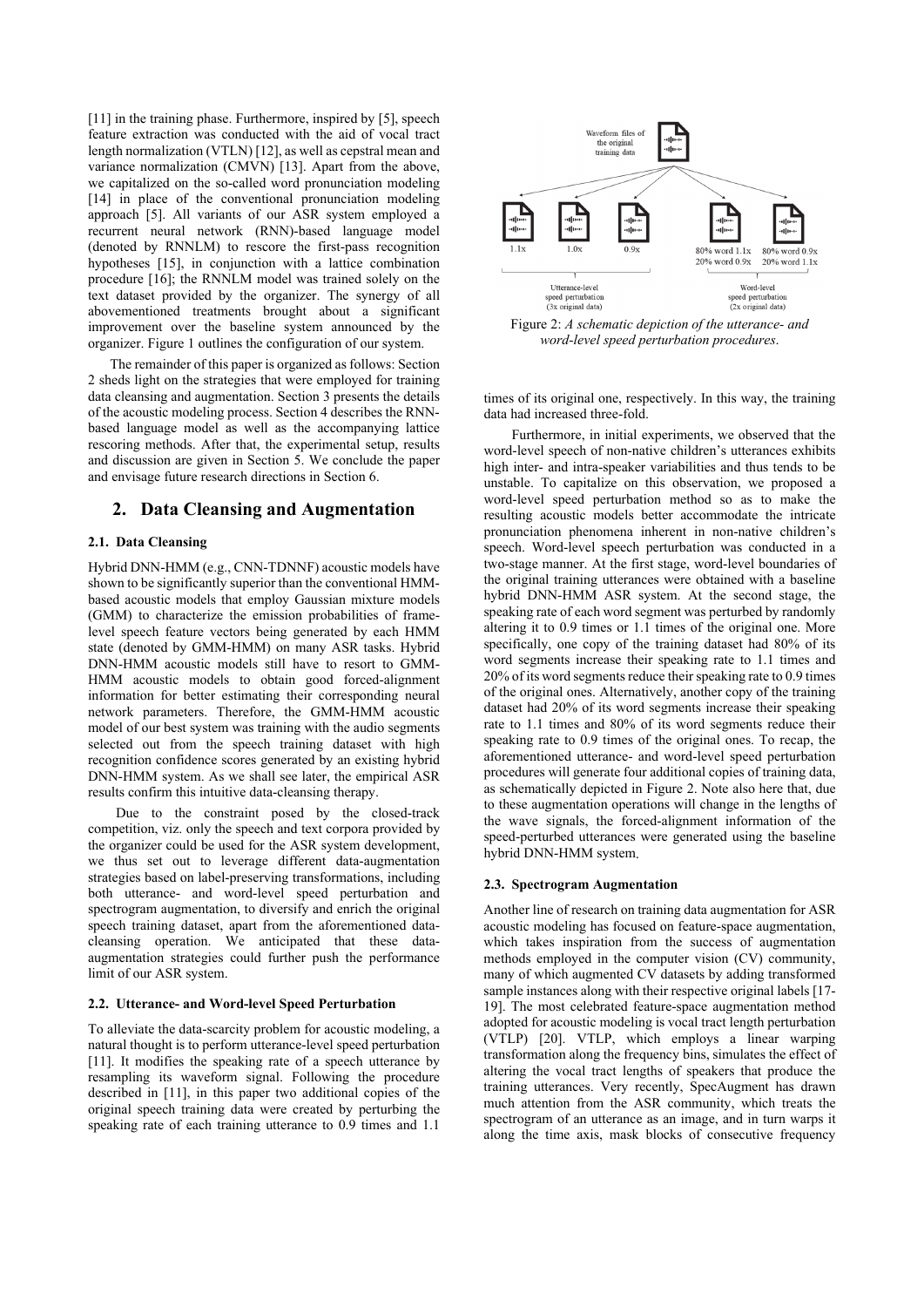along the time axis bins and mask the whole frequency bins in short spans of time [10]. These operations collectively lead to considerable word error rate reductions on several benchmark tasks. Apart from the waveform-domain speed perturbation (viz. utterance- and word-level speed perturbation) mentioned previously in Section 2.2, SpecAugment was also applied to generate augmented acoustic training data. To this end, we made use of the component '*spec-augment-layer*' of Kaldi toolkit [21], which consists only of the operations that mask blocks of consecutive frequency along the time axis bins and mask the whole frequency bins in short spans of time. This is probably because warping spectrogram along the time axis is conceptually similar to waveform-domain speed perturbation, but its costs a great amount of computation and does not get any significant improvement [10].

# **3. Acoustic Modeling**

Mel-frequency cepstral coefficients (MFCC) of 40 dimensions, spliced with i-vectors of 100 dimensions [22] were adopted as the frame-level acoustic feature vectors to be fed to the ASR system. VTLN and the cepstral mean and variance normalization (CMVN) operation were conducted in tandem during the feature extraction process. We also observed in our initial experiments that performing VTLN merely on the test dataset yielded better word error rate (WER) results than performing VTLN on the training and test datasets jointly.

As to acoustic modeling, the DNN architecture involves several layers of TDNNF stacking on top of several layers of CNN [9] (*cf.* Section 1). TDNNF is a subsequent extension of TDNN (time-delay neural network), with the purpose of obtaining better modeling performance and meanwhile reducing the number of parameters by factorizing the weight matrix of each TDNN layer into the corresponding product of two low-rank matrices [9]. It is argued that we can still retain salient information when projecting a weight matrix from a high-dimensional space to low-dimensional spaces by adding a semi-orthogonal constraint to the first low-rank matrix. As an aside, we also incorporated skip connections [23] into TDNNF so as to deepen the network while alleviating the vanishing gradient problem.

The objective function for training the acoustic model is lattice-free maximum mutual information (LF-MMI) [8]:

$$
\mathcal{F}_{LFMMI} = \sum_{j=1}^{J} \log \frac{P(\mathbf{O}_j | L_j)^k P(L_j)}{\sum_i P(\mathbf{O}_j | L_i)^k P(L_i)}
$$
(1)

Where  $\mathbf{O}_i$  and  $L_i$  are the acoustic feature vector sequence and the corresponding phone sequence of the  $j$ -th training utterance,  $k$  is a weighting factor, and  $P(L_i)$  is the phone *n*-gram language model probability. On the other hand, we use the word-level pronunciation modeling method proposed in [14], in substitution to that the conventional approach proposed in [5]. The former has been proved effective to distinguish multiple word pronunciations and avoid increasing the confusability of the vocabulary. Among other things, we observed experimentally that modeling the probability of inserting silence boundaries for word-level pronunciations in an explicit manner could bring about additional performance gains.

## **4. Language Modeling**

A recurrent neural network language model (RNNLM) instantiated with a forward long short-term memory (LSTM) [15] architecture was trained on the text dataset provided by

Table 1: *Statistical information of TLT-school corpus.*

|               | Hours | #Utterances | #Speakers |
|---------------|-------|-------------|-----------|
| Train (full)  | 49    | 13.999      | 340       |
| Train (small) | 32.   | 7,370       | 340       |
| Development   |       | 562         | 84        |
| Evaluation    |       | 578         |           |

Table 2: *WER (%) results on the development dataset with the baseline acoustic models trained on the small-sized training dataset; \* indicates that the model was trained on the full training dataset instead.* 

| Acoustic Model   | DC | <b>WPM</b> | WER $(%)$       |
|------------------|----|------------|-----------------|
|                  |    |            | Development Set |
| <b>TDNNF</b>     |    |            | 26.41           |
| <b>TDNNF</b>     |    |            | 23.13           |
| <b>CNN-TDNNF</b> |    |            | 22.34           |
| <b>CNN-TDNNF</b> |    |            | 21.75           |
| CNN-TDNNF*       |    |            | 21.20           |

organizer. The local training objective of RNNLM at word position  $l$  in the text dataset is expressed by

$$
\mathcal{F}_{\text{RNNLM}} = z_l + 1 - \sum_{i} \exp z_i \tag{2}
$$

where  $z_l$  denotes the logit of RNNLM at word position  $l$ . According to [15], this objective function can be viewed as an approximation of the conventional cross-entropy objective function, which, however, can speed up the training process (viz. the inference time) by allowing for a sampling method to accelerate the training convergence. RNNLM was used for the second-pass lattice-rescoring [15], in conjunction with a word *n*-gram language model previously used in the first-pass decoding. This word *n*-gram language model was also trained solely on the text dataset provided by the organizer.

## **5. Experiments**

#### **5.1. Experimental Setup**

We evaluated our approaches to low-resourced non-native children's English speech ASR on the TLT-school corpus [24] , while the baseline ASR systems was developed with the Kaldi toolkit [25] and the recipes released by organizer. The TLTschool corpus consists of English spoken responses collected from Italian school students between the ages of 9 to 16. Several intricate phenomena of non-native children's speech, such as mispronounced, code-switched words and linguistic differences between children and adult speech, make this task much more challenging than before. The training set and development set consisted of 13,999 utterances from 340 speakers, and 562 utterances from 84 speakers, respectively. In addition, the evaluation set was composed of 578 utterances from another set of 84 speakers. A smaller-sized training set, which was used for quick tuning of the baseline settings. Table 1 shows some basic statistics of the TLT-school corpus.

#### **5.2. Data Cleansing and Pronunciation Modeling**

Our first set of experiments on the development set is designed to analytically investigate the effectiveness of data cleansing (DC) and word-level pronunciation modeling (denoted by WPM), previously proposed in Sections 3 and 4, respectively. To this end, two disparate acoustic models, viz. TDNNF and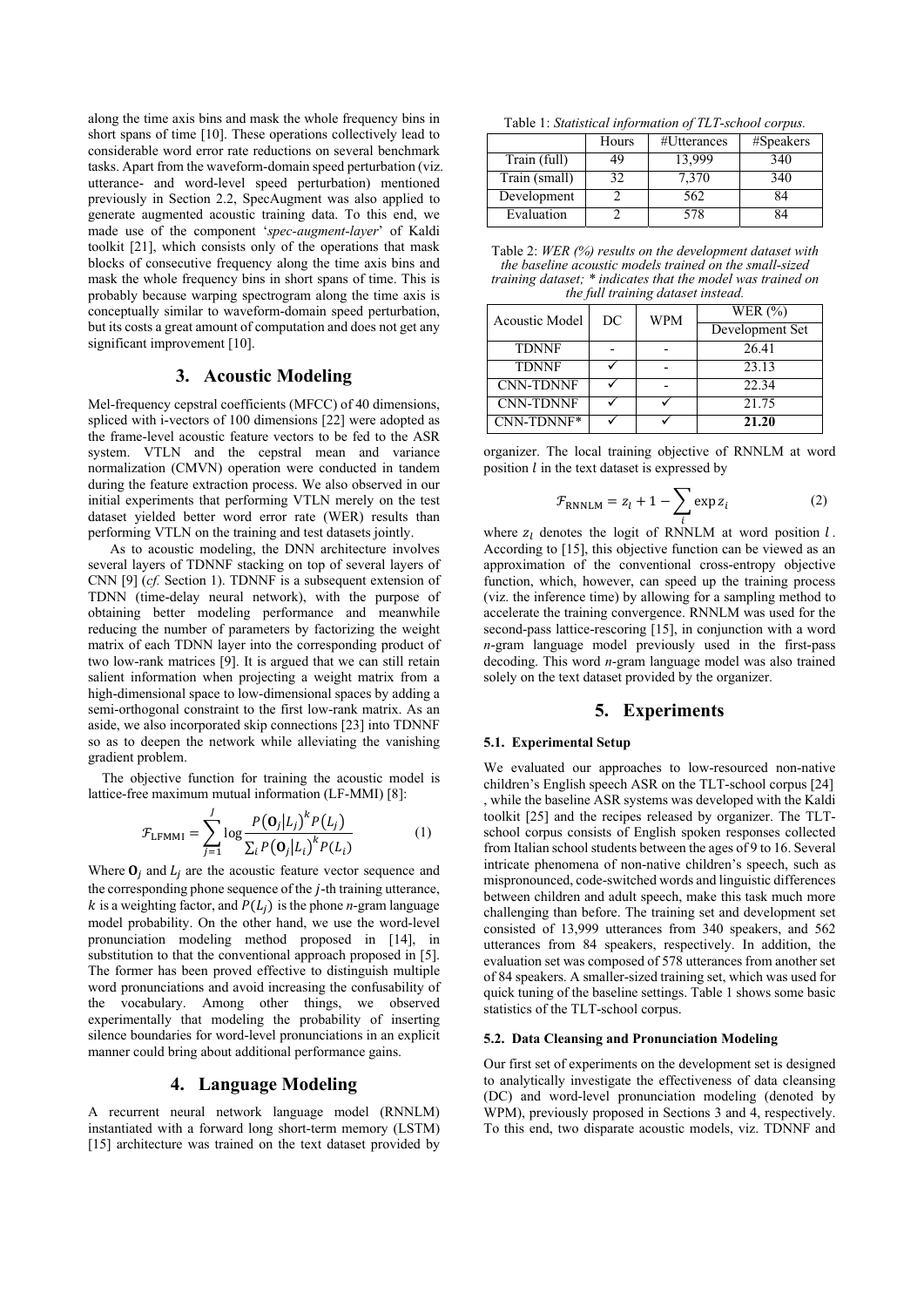Table 3: *WER (%) results on the development dataset with disparate data-augmentation settings.* 

| Spectrogram  | Speed        | WER $(\% )$     |
|--------------|--------------|-----------------|
| Augmentation | Perturbation | Development Set |
|              | <b>USP</b>   | 19.92           |
|              | <b>WSP</b>   | 20.57           |
|              | USP+WSP      | 19.80           |
|              | $USP+WSP$    | 18.86           |
|              |              | (Lattice)       |
|              |              | Rescoring)      |

Table 4: *WER (%) results of our final system on the development and evaluation datasets, with normal supervised learning or semi-supervised learning.* 

| Semi-<br>supervised |                    | WER $(\% )$              |
|---------------------|--------------------|--------------------------|
| Learning            | Development<br>Set | Evaluation<br><b>Set</b> |
|                     | 16.70              | 17.79                    |
|                     | 16.74              | 17.59                    |

CNN-TDNNF trained with the small-sized training dataset, are respectively employed as the default acoustic model. Three noteworthy points can be drawn from Table 2. First, the application of DC leads to a relative WER reduction of 12.4% (*cf.* Rows 1 and 2) as TDNNF is used as the acoustic model. Second, when DC is applied, CNN-TDNNF (stacking CNN with TDNNF) can further yield a relative WER reduction of 3.4% over that using TDNNF in isolation. Third, working in conjunction with WPM, the performance of CNN-TDNNF the based ASR system can be steadily improved, while using the full training dataset (*cf.* the last row of Table 2) instead of the small-sized training dataset further advances the performance. From now on, unless otherwise stated, we will adopt the model configuration determined in the last row of Table 2 for the following experiments.

### **5.3. Data Augmentation**

In the second set of experiments, we turn to assess the impacts of different combinations of data augmentation methods, viz. spectrogram augmentation and speed perturbation (*cf.* Section 2), on the TLT-school task (viz. non-native children's English speech ASR). Note here that, for speed perturbation, either utterance-level speed perturbation (denoted by USP) or wordlevel speed perturbation (denoted by WSP), or their synergy are used to expand the training dataset for acoustic modeling. The corresponding results on the development are shown in Table 3. As compared to the last row of Table 2, we can find that all different combinations of spectrogram augmentation and speed perturbation (*cf.* the first three rows of Table 3) can considerably boost the ASR performance, leading to a relative WER reduction of 6.6% when with the best combination setting. This results also confirm the merits of conducting data augmentation for resource-scarce ASR tasks, such as the TLTschool task studied in this paper. As a side note, if an additional second-pass lattice rescoring is further applied (with a proper combination of RNNLM and the word *n*-gram language model), the WER of our system on the development set can be further decreased to 18.86%.

#### **5.4. System Combination and Semi-supervised Learning**

In the last set of experiments, we report on the results of our final system submitted to the ASR challenge organizer. The

| Table 5: Final WER (%) results on the evaluation dataset |  |
|----------------------------------------------------------|--|
| for the participating teams of the TLT-school Challenge. |  |

| <b>Participating Teams</b>                        | WER $(\% )$ |
|---------------------------------------------------|-------------|
| ALTA Institute,<br>Cambridge University           | 15.67       |
| SMIL Lab, National<br>Taiwan Normal<br>University | 17.59       |
| Aalto University                                  | 18.71       |
| University of<br>Birmingham                       | 18.80       |
| Anonymous                                         | 19.64       |
| Seoul National University<br><b>SLPLAB</b>        | 21.63       |
| Anonymous                                         | 22.24       |
| Johns Hopkins University                          | 26.38       |
| Indian Institute of<br>Technology Bombay          | 26.61       |
| Baseline (Organizer)                              | 35.09       |

final system performed an ensemble of the ASR systems previously evaluated in Tables 2 and 3. Specifically, the ASR results of all the abovementioned systems, in the form of word lattices, were first merged (unified) into a single word lattice with equal prior weights. We then conducted Minimum Bayes-Risk (MBR) decoding on the merged lattice, whose outputs were served as the results of our final ASR system. On a separate front, since it was allowed to make use of the labelagnostic evaluation dataset (viz. the corresponding reference transcripts were not provided), we thus went one step further to leverage the label-agnostic evaluation dataset for acoustic model training. That is, we conducted semi-supervised learning of the acoustic model by additionally using the unlabeled evaluation dataset and adopting the strategies proposed in [25] and [26]. As we can see in Table 4, our proposed systemensemble approach (Row 1) can further improve the best WER results on the development dataset from 18.86% to 16.70%. Further, with the additional use of semi-supervised learning, though our best WER result on the development dataset was slightly degraded from 16.70% to 16.74%, such combination of the system-ensemble approach with semi-supervised learning achieved a WER result %17.59% on the evaluation when using our best ASR system configuration. Finally, Table 5 summarizes the final WER results of the participating teams on the evaluation dataset of the TLT-school Challenge.

# **6. Conclusion**

In this paper, we have presented and evaluated the NTNU ASR system participating in the TLT-school Challenge. The promising effectiveness of the joint use of data cleansing, pronunciation modeling, data augmentation, system combination and semi-supervised learning methods for nonnative Children's English speech ASR have been confirmed, through an extensive set of experimental evaluations. As to future work, we plan to apply and extend the aforementioned methods to more sophisticated DNN-HMM or end-to-end ASR systems, as well as other resource-poor ASR tasks.